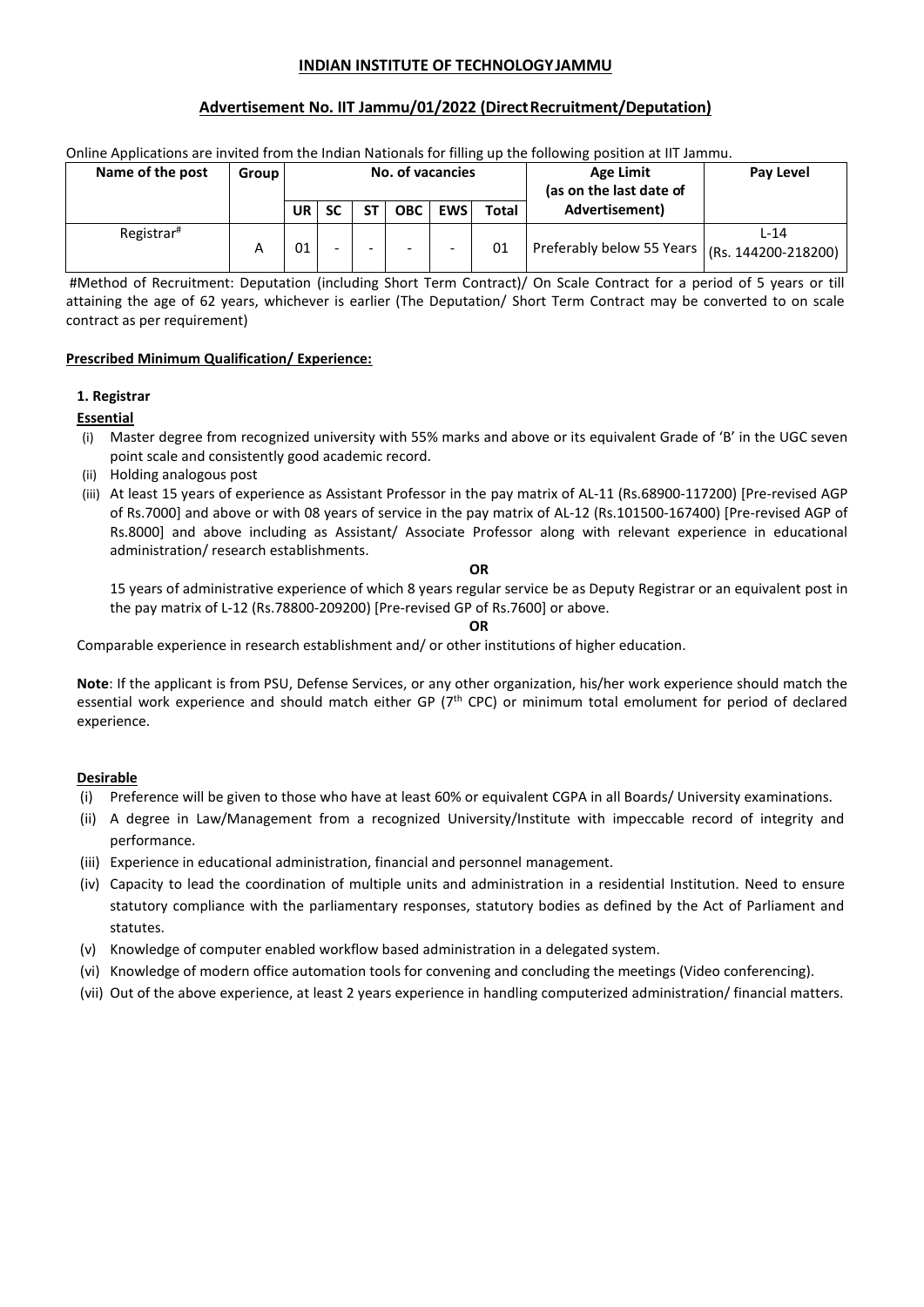|                |     | <b>GENERAL INSTRUCTIONS</b>                                                                                                                                                                                                                                                                                                                                                                                                                                                                                                                                                               |
|----------------|-----|-------------------------------------------------------------------------------------------------------------------------------------------------------------------------------------------------------------------------------------------------------------------------------------------------------------------------------------------------------------------------------------------------------------------------------------------------------------------------------------------------------------------------------------------------------------------------------------------|
| $\mathbf{1}$   |     | <b>Instructions for application</b>                                                                                                                                                                                                                                                                                                                                                                                                                                                                                                                                                       |
|                | (a) | Applicants applying from private sector need to provide Form-16/ITR/salary certificate from the employer for                                                                                                                                                                                                                                                                                                                                                                                                                                                                              |
|                |     | the period of claimed and declared experience as advertised.                                                                                                                                                                                                                                                                                                                                                                                                                                                                                                                              |
|                | (b) | Candidates should read carefully the requisite minimum essential qualifications, age and eligibility, experience<br>criteria etc. laid down in the advertisement before applying for the relevant post. Since all the applications will<br>be screened on the basis of data submitted by the candidate in the <b>online application form</b> , the candidates                                                                                                                                                                                                                             |
|                |     | must satisfy their suitability for the position to which they are applying. If at any stage during the screening,                                                                                                                                                                                                                                                                                                                                                                                                                                                                         |
|                |     | recruitment and selection process and even after appointment, it is found that candidates have furnished false<br>or incorrect information, their candidature will be rejected/cancelled/terminated immediately. The institute<br>take no responsibility for incomplete/incorrect information. No correspondence in this regard shall be<br>entertained at later date.                                                                                                                                                                                                                    |
|                | (c) | Applicants should take due care while filing online information for different positions. Application once<br>submitted online cannot be altered/resubmitted, under any circumstances. Further, no request with respect to<br>making changes in any data/ particular entered by the candidate in the Online Application will be entertained,<br>once the application is submitted successfully. Therefore, please keep all data/details ready before you start<br>filling up the Application Online.                                                                                       |
|                | (d) | Good knowledge of Computer applications (on word processing, spreadsheet, presentations software etc. and<br>OS like MS-Windows, LINUX etc.) will be a distinct plus.                                                                                                                                                                                                                                                                                                                                                                                                                     |
|                | (e) | In addition to the Pay in the Pay Matrix as per $7th$ CPC as mentioned above, the posts carry the pay and<br>allowances admissible under IIT Jammu rules in the corresponding Pay Scale.                                                                                                                                                                                                                                                                                                                                                                                                  |
|                | (f) | The minimum qualifying marks for Presentation/Interview will be as per the standard fixed by the Institute at its<br>discretion.                                                                                                                                                                                                                                                                                                                                                                                                                                                          |
|                | (g) | Age should not exceed the limit as on the closing date for receipt of application.                                                                                                                                                                                                                                                                                                                                                                                                                                                                                                        |
|                | (h) | IIT Jammu strives to have a workforce which reflects gender balance and women candidates are encouraged to<br>apply.                                                                                                                                                                                                                                                                                                                                                                                                                                                                      |
|                | (i) | Fulfillment of qualifications and experience is an essential requirement. The candidate will be called for                                                                                                                                                                                                                                                                                                                                                                                                                                                                                |
|                |     | Presentation/Interview, as stated above while progressing ahead in the stage(s) of recruitment/ selection,<br>following the standards in general. As stated, the Institute is free to set the benchmark and call only the eligible<br>candidates above set benchmark for the Presentation/Interview. Further, IIT Jammu also reserves the right NOT<br>to fill any of the post advertised, in the event or exigency so decided without assigning any reason thereof.                                                                                                                      |
|                | (j) | IIT Jammu is an aspirational emerging institute from 3G IITs. IIT Jammu is looking for energetic, enthusiastic<br>candidates and having highest work ethics candidates who are passionate about their work. Candidates having<br>requisite work experience in IIT system shall have added advantage. The relaxation, if any, for<br>suitable/deserving candidate for relevant posts may be decided by the Director, IIT Jammu. Also, in case of any<br>dispute/ambiguity/confusion that may occur in the process of selection, the decision of the Director, IIT Jammu<br>shall be final. |
|                | (k) | Outstation candidates called for Presentation/Interview will be paid 2 <sup>nd</sup> AC Railway Fare from the place of<br>duty/residence to the IIT Jammu for Final selection process and back by the shortest route. The reimbursement<br>will be made through RTGS to candidate's Bank Account, and no cash will be paid on the spot.                                                                                                                                                                                                                                                   |
|                | (1) | Age of superannuation for the posts is 62 years.                                                                                                                                                                                                                                                                                                                                                                                                                                                                                                                                          |
| $\overline{2}$ |     | <b>Application Submission</b>                                                                                                                                                                                                                                                                                                                                                                                                                                                                                                                                                             |
|                | (a) | The candidates are required to apply ONLINE only from 10:00 a.m. from 20 April 2022 to 19 May 2022 upto<br>05:00 p.m.                                                                                                                                                                                                                                                                                                                                                                                                                                                                     |
|                | (b) | For submission of application through ONLINE MODE, please visit: https://apply.iitjammu.ac.in                                                                                                                                                                                                                                                                                                                                                                                                                                                                                             |
|                | (c) | No hardcopy submission of the online submitted application is required for the non-teaching positions at the                                                                                                                                                                                                                                                                                                                                                                                                                                                                              |
|                |     | initial stage. However, candidates shortlisted for Presentation/Interview shall be required to produce the print                                                                                                                                                                                                                                                                                                                                                                                                                                                                          |
|                |     | out of the ONLINE completed and duly signed application along with all supporting educational and experience                                                                                                                                                                                                                                                                                                                                                                                                                                                                              |
|                |     | certificates duly self-attested at the time of Presentation/Interview failing which such candidates shall not be<br>allowed to participate in the process.                                                                                                                                                                                                                                                                                                                                                                                                                                |
|                | (d) | Persons serving in Govt./Semi-Govt./PSUs, should submit NOC at the time of Presentation/Interview failing                                                                                                                                                                                                                                                                                                                                                                                                                                                                                 |
|                |     | which such candidate shall not be allowed to participate in the process. However, candidates whose application                                                                                                                                                                                                                                                                                                                                                                                                                                                                            |
|                |     | is received through PROPER CHANNEL are exempted from producing NOC at the time of<br>Presentation/Interview. No advance copy is required to be submitted by post at the initial screening stage.                                                                                                                                                                                                                                                                                                                                                                                          |
|                | (e) | Candidates who have successfully submitted their applications online have to ensure that their application                                                                                                                                                                                                                                                                                                                                                                                                                                                                                |
|                |     | number appear in the list which would be available after the last date of the advertisement on the website.                                                                                                                                                                                                                                                                                                                                                                                                                                                                               |
|                |     | Only those candidates who have successfully completed and submitted the application and paid the requisite                                                                                                                                                                                                                                                                                                                                                                                                                                                                                |
|                |     | fees shall find their application number listed on IIT Jammu website. If there is any discrepancy/query, please                                                                                                                                                                                                                                                                                                                                                                                                                                                                           |
|                |     | contact staff.recruitment@iitjammu.ac.in within one week from the date of display of the list.                                                                                                                                                                                                                                                                                                                                                                                                                                                                                            |
|                | (f) | Incomplete application will be summarily rejected, and application received after last date shall not be<br>entertained and the Institute will not be responsible for any delay.                                                                                                                                                                                                                                                                                                                                                                                                          |